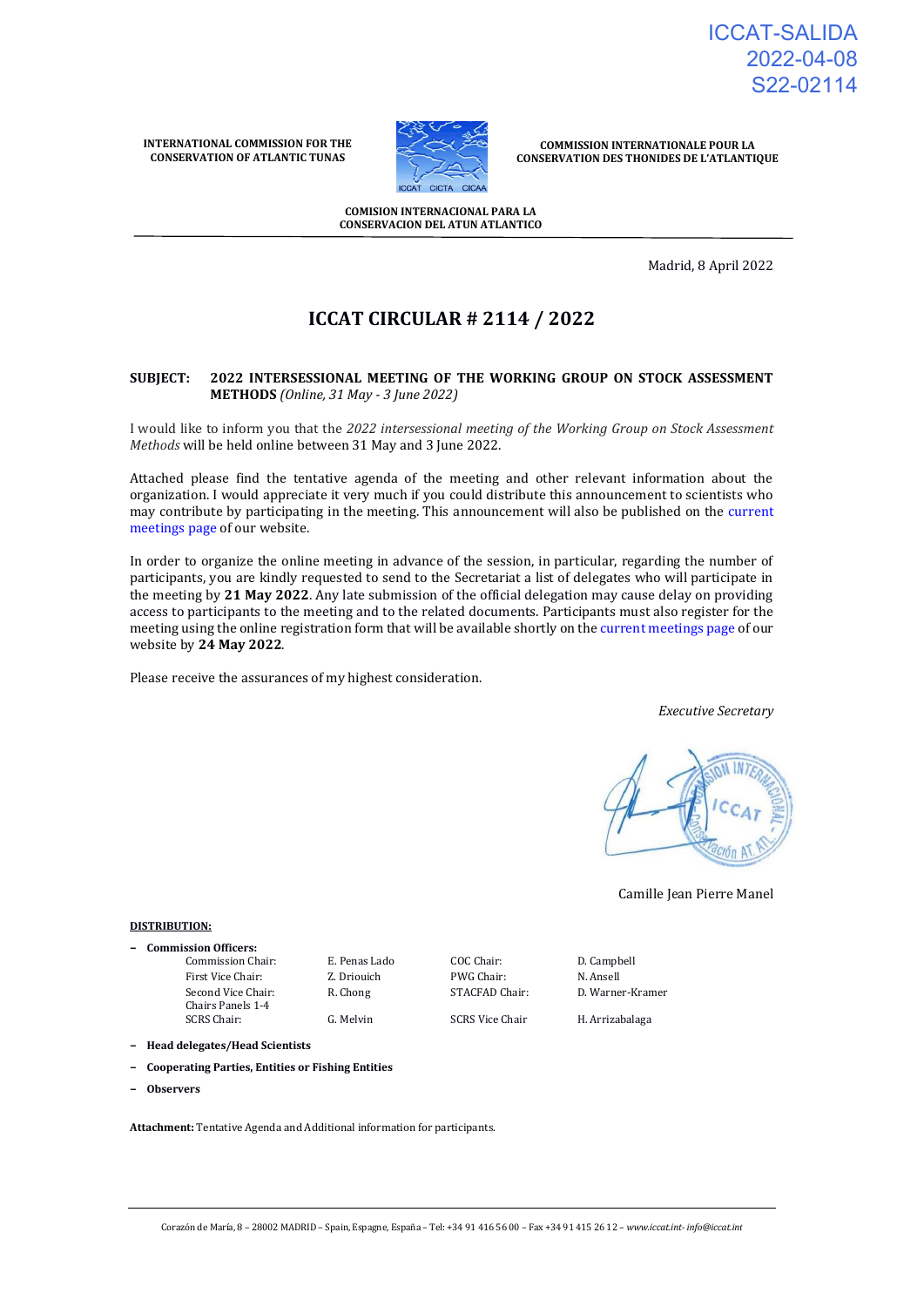

#### **COMISION INTERNACIONAL PARA LA CONSERVACION DEL ATUN ATLANTICO**

## **2022 INTERSESSIONAL MEETING OF THE WORKING GROUP ON STOCK ASSESSMENT METHODS (WGSAM)**

*(Online, 31 May - 3 June 2022)*

### **Tentative Agenda**

- 1. Opening, adoption of agenda and meeting arrangements
- 2. Harvest Control Rules, Limit Reference points and Management Strategy Evaluation
	- 2.1 NSWO
	- 2.2 NALB
	- 2.3 BFT
	- 2.4 Tropical Tunas
- 3. Stock assessment
	- 3.1 Validation of integrated stock assessment model ensembles
- 4. Bycatch estimation
- 5. CPUE standardization/incorporation of oceanographic and environmental changes into the assessment process
	- 5.1 Characterization of multi-decadal oceanographic indicators
	- 5.2 CPUE standardization diagnostics
	- 5.3 Evaluation of spatial-temporal CPUE standardization approaches
- 6. Recommendations
	- 6.1 With financial implications
	- 6.2 Other recommendations
- 7. Workplan for 2023
	- 7.1 Terms of Reference for external services (if needed)
- 8. Other matters
- 9. Adoption of the report and closure